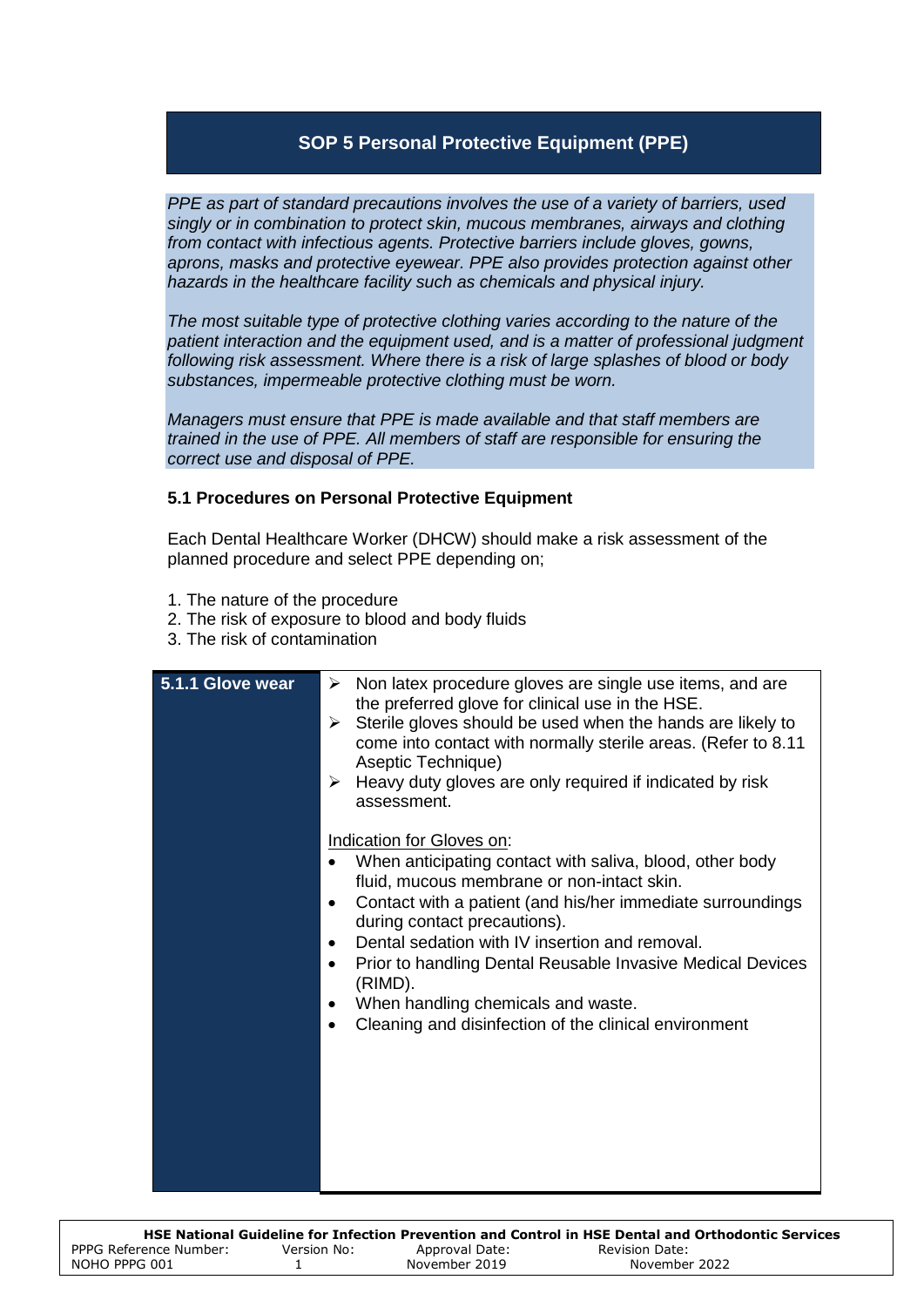|                                     | Indication for Gloves off:<br>As soon as gloves are damaged or thought to be damaged.<br>$\bullet$<br>When contact with blood, another body fluid, non-intact skin<br>$\bullet$<br>and mucous membrane has occurred and has ended.<br>When contact with a contaminated body site on a patient<br>$\bullet$<br>has ended.<br>When surgery cleaning/contaminated instrument handling<br>$\bullet$<br>activity has ended.<br>Post RIMD decontamination.<br>$\bullet$<br>When there is an indication for hand hygiene (WHO 5<br>Moments for Hand Hygiene).<br>Dispose of gloves into general waste unless contaminated with<br>blood and/or saliva (healthcare risk waste).                                                                                                                                                                                                                                                                                                                                                                                                                                                                                                                                                                                                                                                                                                                                                                                                                                                                          |
|-------------------------------------|--------------------------------------------------------------------------------------------------------------------------------------------------------------------------------------------------------------------------------------------------------------------------------------------------------------------------------------------------------------------------------------------------------------------------------------------------------------------------------------------------------------------------------------------------------------------------------------------------------------------------------------------------------------------------------------------------------------------------------------------------------------------------------------------------------------------------------------------------------------------------------------------------------------------------------------------------------------------------------------------------------------------------------------------------------------------------------------------------------------------------------------------------------------------------------------------------------------------------------------------------------------------------------------------------------------------------------------------------------------------------------------------------------------------------------------------------------------------------------------------------------------------------------------------------|
| 5.1.2 Eye<br><b>Protection</b>      | Clinicians and dental nurses must protect their eyes and those<br>of their patients from foreign bodies, aerosol and splatter by<br>wearing protective glasses or visors during operative<br>procedures. Face and eye protection is an important part of<br>standard precautions. An individual's prescription<br>glasses/contact lenses are not adequate eye protection.<br>Glasses/visors with top and side protection must be used.<br>Indication for eye protection<br>When chair side for a clinical procedure.<br>$\bullet$<br>When there is potential for aerosol spray or splashes.<br>$\bullet$<br>When dealing with chemicals and waste.<br>$\bullet$<br>When decontaminating instruments and surfaces such as<br>$\bullet$<br>placing/removing instruments in/from the ultrasonic cleaner.<br>Patients' undergoing examination or clinical treatment must<br>wear protective glasses at all times to protect their eyes against<br>possible injury. Visors and glasses must be inspected after<br>each appointment and cleaned using a combined<br>detergent/disinfectant wipe or as per manufacturer's<br>instructions. Visors must be disposed of when cracked or<br>damaged or if they are single use items.<br>In the event of a splash to eyes, firstly rinse the eyes with a<br>copious amount of cold water. In the event of a splash to eyes<br>with contact lens in place; rinse eye with lens in place, then<br>remove lens and rinse again. Lenses allow the chemical to stay<br>in contact with the eye. (Refer to SOP 7) |
| 5.1.3 Surgical<br><b>Face Masks</b> | Surgical face masks are single use items and are<br>recommended for all dental procedures as part of standard<br>precautions.<br>Masks must be changed between patients and not pulled<br>٠<br>down around the neck and re-used.<br>Masks should be close fitting and cover the mouth and<br>٠<br>nose.                                                                                                                                                                                                                                                                                                                                                                                                                                                                                                                                                                                                                                                                                                                                                                                                                                                                                                                                                                                                                                                                                                                                                                                                                                          |

|                        |             |                | HSE National Guideline for Infection Prevention and Control in HSE Dental and Orthodontic Services |
|------------------------|-------------|----------------|----------------------------------------------------------------------------------------------------|
| PPPG Reference Number: | Version No: | Approval Date: | Revision Date:                                                                                     |
| NOHO PPPG 001          |             | November 2019  | November 2022                                                                                      |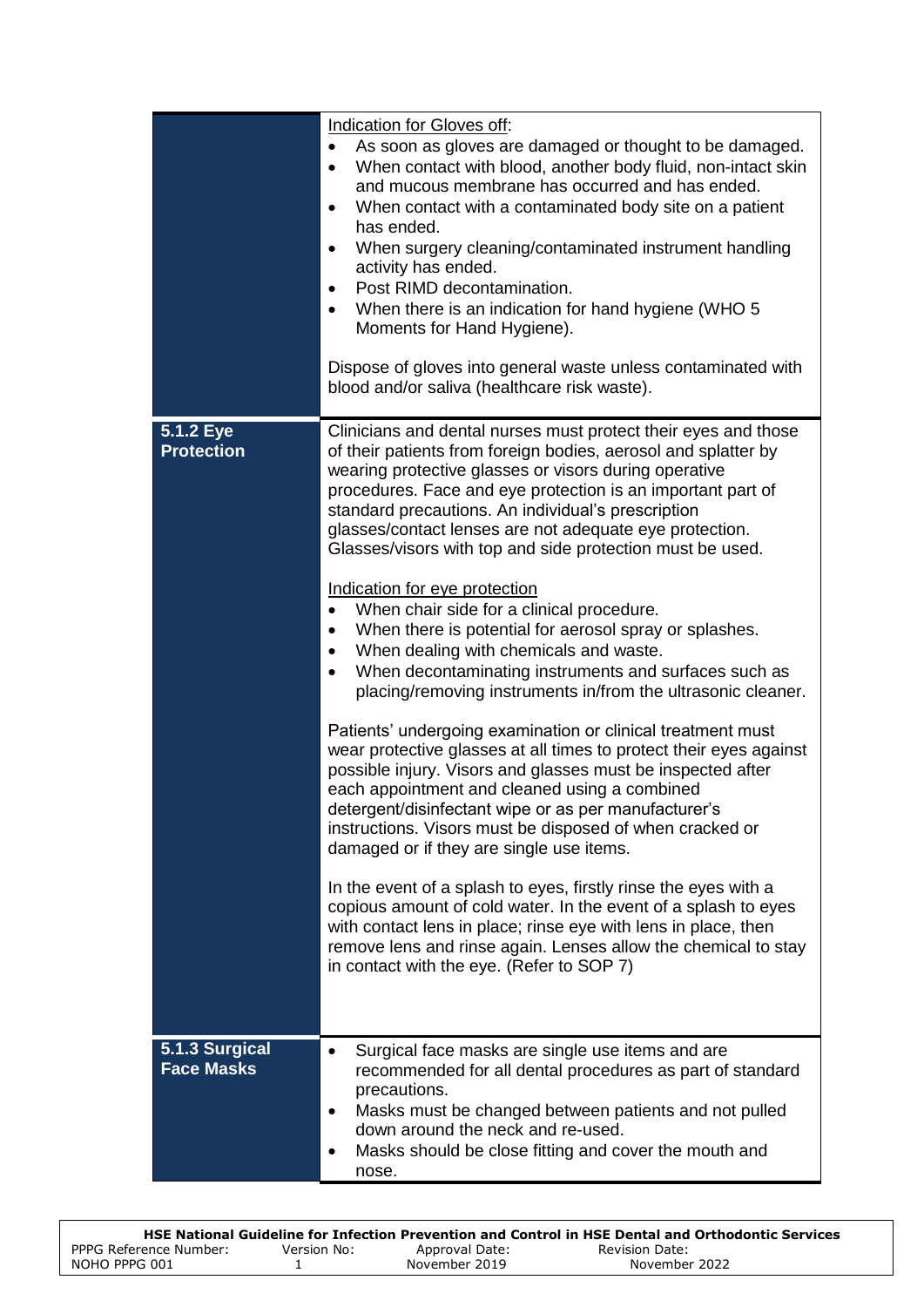|                                                                        | Avoid touching the outer surface of the mask during or<br>٠<br>following procedure as it should be assumed to be<br>contaminated.<br>Follow the instructions below for putting on the face mask.<br>$\Box$ Face Mask with Ear loops: Hold the mask by the ear loops.<br>Place a loop around each ear.<br>$\Box$ Face Mask with Ties: Bring the mask to your nose level and                                                                                                                                                                                                                                                                                                                                                                                                                                                                                                                                                                        |  |  |
|------------------------------------------------------------------------|---------------------------------------------------------------------------------------------------------------------------------------------------------------------------------------------------------------------------------------------------------------------------------------------------------------------------------------------------------------------------------------------------------------------------------------------------------------------------------------------------------------------------------------------------------------------------------------------------------------------------------------------------------------------------------------------------------------------------------------------------------------------------------------------------------------------------------------------------------------------------------------------------------------------------------------------------|--|--|
|                                                                        | place the ties over the crown of your head and secure with a<br>bow.<br>Determine which side of the mask is the top. The side of the<br>$\bullet$<br>mask that has a stiff bendable edge is the top and is meant<br>to mould to the shape of your nose.<br>Determine which side of the mask is the front. The coloured<br>$\bullet$<br>side of the mask is usually the front and should face away                                                                                                                                                                                                                                                                                                                                                                                                                                                                                                                                                 |  |  |
|                                                                        | from you, while the white side touches your face.<br>Follow the instructions below for removing the face mask.<br>$\Box$ Clean your hands with hand sanitizer or soap and water<br>before touching the mask.<br>$\Box$ Face Mask with Ear loops: Hold both of the ear loops and<br>gently lift and remove the mask.<br>$\Box$ Face Mask with Ties: Untie the bottom bow first then untie<br>the top bow and pull the mask away from you as the ties are<br>loosened.                                                                                                                                                                                                                                                                                                                                                                                                                                                                              |  |  |
|                                                                        | See 5.2 for the correct sequence for putting on/removing<br>$\bullet$<br>PPE to prevent contamination of the face, mucous<br>membrane and clothing.<br>Dispose surgical face masks into general waste unless<br>$\bullet$<br>contaminated with blood and/or saliva (healthcare risk<br>waste).<br>Perform hand hygiene after removing the mask in order to<br>$\bullet$<br>prevent contamination of your face and the surgery<br>environment.                                                                                                                                                                                                                                                                                                                                                                                                                                                                                                     |  |  |
| 5.1.4 Healthcare<br><b>Respirator Masks</b><br>Airborne<br>precautions | Healthcare Respirator Masks should be available to staff.<br>$\bullet$<br>P2/FFP3 respirators are designed to protect the wearer from<br>$\bullet$<br>breathing in small airborne particles which might contain<br>viruses.<br>Staff must be trained in using these respirators.<br>٠<br>They should be worn only when carrying out aerosol-<br>$\bullet$<br>generating procedures on patients with a suspected or<br>confirmed respiratory virus such as Pandemic Influenza or<br>Infectious Tuberculosis/Multi Drug Resistant Tuberculosis,<br>measles, chicken pox (varicella-zoster virus).<br>These masks must be fit tested and are single use items.<br>The purpose of fit testing is to identify which size and style<br>of respirator is suitable for an individual, and to ensure that<br>it is worn correctly. It also provides an opportunity to ensure<br>healthcare workers are properly trained in the correct use of<br>the mask. |  |  |

|                        |             |                | HSE National Guideline for Infection Prevention and Control in HSE Dental and Orthodontic Services |
|------------------------|-------------|----------------|----------------------------------------------------------------------------------------------------|
| PPPG Reference Number: | Version No: | Approval Date: | Revision Date:                                                                                     |
| NOHO PPPG 001          |             | November 2019  | November 2022                                                                                      |